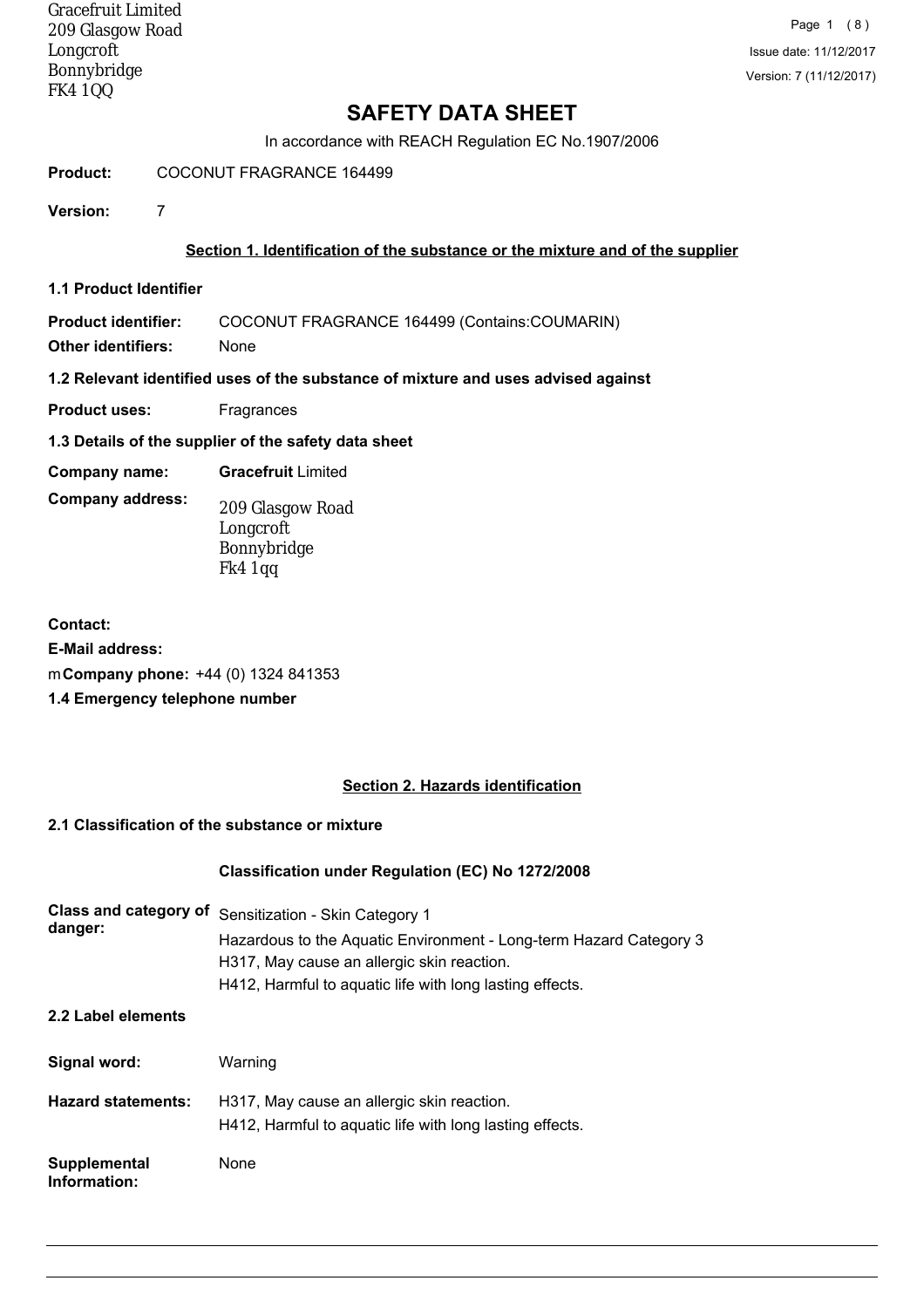# **SAFETY DATA SHEET**

In accordance with REACH Regulation EC No.1907/2006

**Product:** COCONUT FRAGRANCE 164499

**Version:** 7

**Precautionary statements:**

P261, Avoid breathing vapour or dust. P272, Contaminated work clothing should not be allowed out of the workplace. P273, Avoid release to the environment. P280, Wear protective gloves/eye protection/face protection. P302/352, IF ON SKIN: Wash with plenty of soap and water. P333/313, If skin irritation or rash occurs: Get medical advice/attention. P363, Wash contaminated clothing before reuse. P501, Dispose of contents/container to approved disposal site, in accordance with local regulations.

**Pictograms:**



**Other hazards:** None

# **Section 3. Composition / information on ingredients**

#### **3.2 Mixtures**

#### **Contains:**

| <b>Name</b>                                              | <b>CAS</b>  | <b>EC</b>               | <b>REACH Registration</b><br>No. | $\frac{9}{6}$ | <b>Classification for</b><br>(CLP) 1272/2008 |
|----------------------------------------------------------|-------------|-------------------------|----------------------------------|---------------|----------------------------------------------|
| <b>ICOUMARIN</b>                                         | $ 91-64-5 $ | 202-086-7               |                                  | $10 - 20%$    | ATO 4-SS 1B; H302-<br>H317.-                 |
| <b>IBENZYL ALCOHOL</b>                                   | 100-51-6    | 202-859-9               |                                  | $1 - 5%$      | ATO 4-EDI 2:H302-<br>H319.-                  |
| <b>VANILLIN</b>                                          | 121-33-5    | 204-465-2               |                                  | $1 - 5%$      | EDI 2:H319 .-                                |
| ACETYL HEXAMETHYL 21145-77-7.<br><b>ITETRALIN (AHTN)</b> | 1506-02-1   | 244-240-6,<br>216-133-4 |                                  | $0.1 - 1\%$   | ATO 4-EH A1-EH C1;<br>H302-H410.-            |
| <b>BHT (BUTYLATED</b><br>HYDROXYTOLUENE)                 | 128-37-0    | 204-881-4               | 01-2119555270-46-xxxx            | $0.1 - 1\%$   | EH A1-EH C1; H410,-                          |
| <b>IBENZYL BENZOATE</b>                                  | 120-51-4    | 204-402-9               |                                  | $0.1 - 1\%$   | ATO 4-EH A1-EH C2:<br>H302-H400-H411.-       |

#### **Substances with Community workplace exposure limits:**

| <b>Name</b>                              | <b>CAS</b> | EC        | %           |
|------------------------------------------|------------|-----------|-------------|
| <b>BHT (BUTYLATED</b><br>HYDROXYTOLUENE) | 128-37-0   | 204-881-4 | $0.1 - 1\%$ |
| <b>IDIETHYL PHTHALATE</b>                | 84-66-2    | 201-550-6 | 20-<50%     |

**Substances that are persistent, bioaccumulative and toxic or very persistent and very bioaccumulative, greater than 0.1%:**

Not Applicable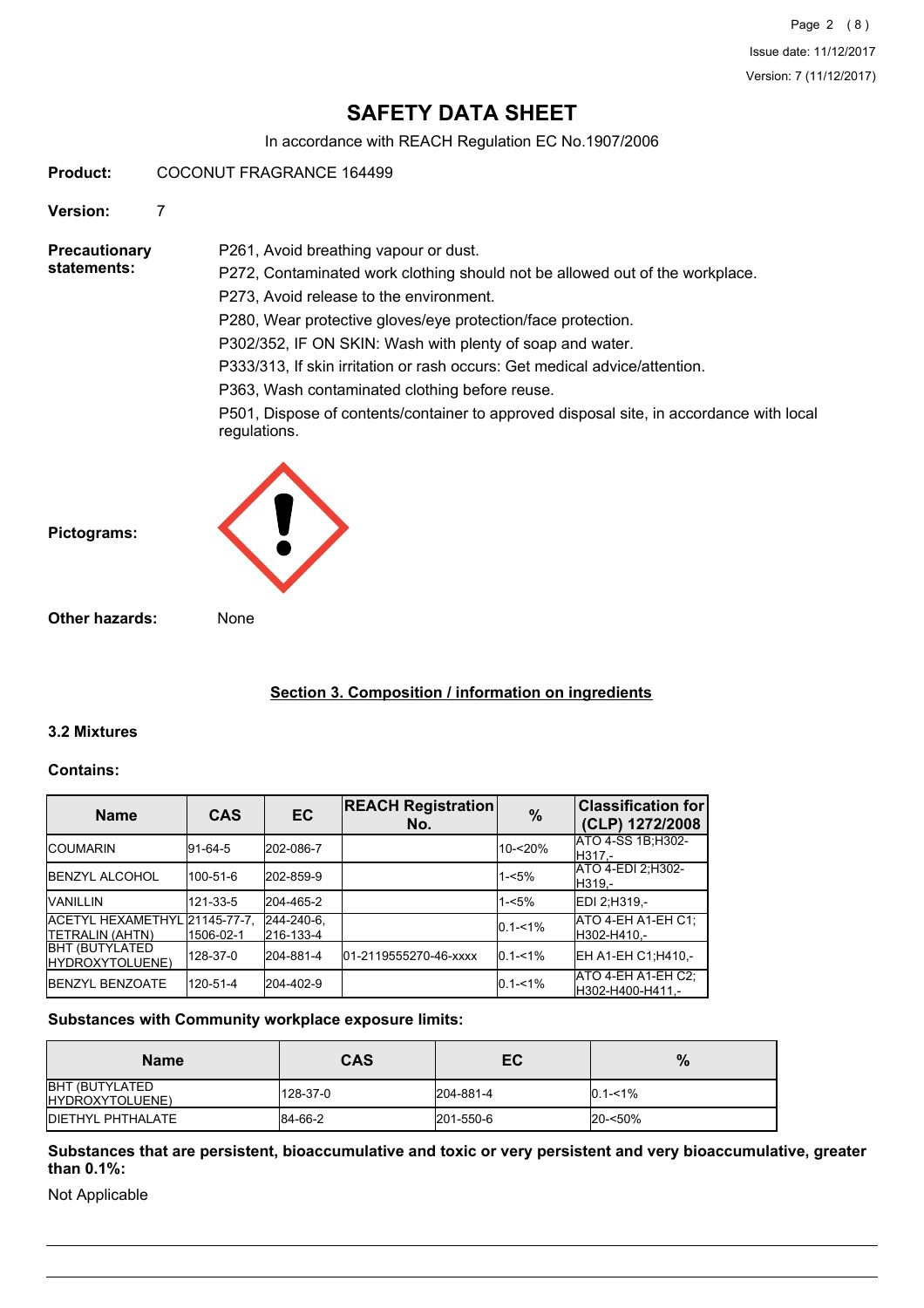Page 3 (8) Issue date: 11/12/2017 Version: 7 (11/12/2017)

# **SAFETY DATA SHEET**

In accordance with REACH Regulation EC No.1907/2006

**Product:** COCONUT FRAGRANCE 164499

**Version:** 7

#### **Section 4. First-aid measures**

#### **4.1 Description of first aid measures**

IF ON SKIN: Wash with plenty of soap and water.

#### **4.2 Most important symptoms and effects, both acute and delayed**

May cause an allergic skin reaction.

#### **4.3 Indication of any immediate medical attention and special treatment needed**

None expected, see Section 4.1 for further information.

#### **SECTION 5: Firefighting measures**

#### **5.1 Extinguishing media**

Suitable media: Carbon dioxide, Dry chemical, Foam.

#### **5.2 Special hazards arising from the substance or mixture**

In case of fire, may be liberated: Carbon monoxide, Unidentified organic compounds.

#### **5.3 Advice for fire fighters:**

In case of insufficient ventilation, wear suitable respiratory equipment.

#### **Section 6. Accidental release measures**

#### **6.1 Personal precautions, protective equipment and emergency procedures:**

Avoid inhalation. Avoid contact with skin and eyes. See protective measures under Section 7 and 8.

#### **6.2 Environmental precautions:**

Keep away from drains, surface and ground water, and soil.

#### **6.3 Methods and material for containment and cleaning up:**

Remove ignition sources. Provide adequate ventilation. Avoid excessive inhalation of vapours. Contain spillage immediately by use of sand or inert powder. Dispose of according to local regulations.

#### **6.4 Reference to other sections:**

Also refer to sections 8 and 13.

#### **Section 7. Handling and storage**

#### **7.1 Precautions for safe handling:**

Keep away from heat, sparks, open flames and hot surfaces. - No smoking. Use personal protective equipment as required. Use in accordance with good manufacturing and industrial hygiene practices. Use in areas with adequate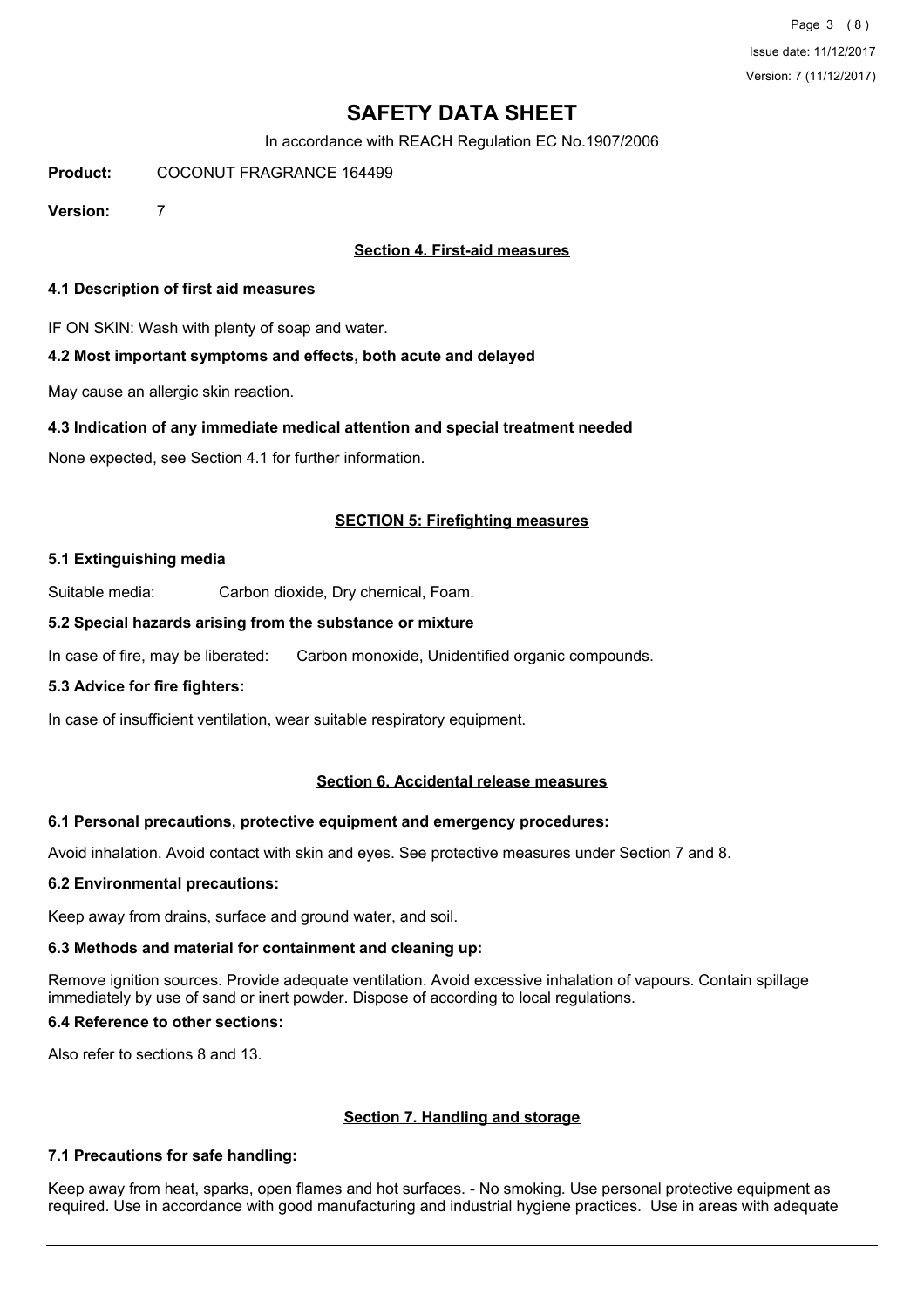# **SAFETY DATA SHEET**

In accordance with REACH Regulation EC No.1907/2006

#### **Product:** COCONUT FRAGRANCE 164499

#### **Version:** 7

ventilation Do not eat, drink or smoke when using this product.

#### **7.2 Conditions for safe storage, including any incompatibilities:**

Store in a well-ventilated place. Keep container tightly closed. Keep cool. Ground/bond container and receiving equipment. Use explosion-proof electrical, ventilating and lighting equipment. Use only non-sparking tools. Take precautionary measures against static discharge.

#### **7.3 Specific end use(s):**

Fragrances: Use in accordance with good manufacturing and industrial hygiene practices.

#### **Section 8. Exposure controls/personal protection**

#### **8.1 Control parameters**

Workplace exposure limits:

| Ingredient                                | <b>CAS</b>  | EC.       | <b>Description</b>                                           | Value |
|-------------------------------------------|-------------|-----------|--------------------------------------------------------------|-------|
| <b>BHT (BUTYLATED)</b><br>HYDROXYTOLUENE) | 128-37-0    |           | $204-881-4$ Long-term exposure limit (8-hour<br>TWA) (mg/m3) | 10    |
| <b>DIETHYL PHTHALATE</b>                  | $ 84-66-2 $ |           | Long-term exposure limit (8-hour<br>$ TWA $ (mg/m3)          | 15    |
|                                           |             | 201-550-6 | Short-term exposure limit (15-<br>$ minute)$ (mg/m3)         | 10    |

#### **8.2 Exposure Controls**

#### **Eye / Skin Protection**

Wear protective gloves/eye protection/face protection

#### **Respiratory Protection**

Ensure adequate and ongoing ventilation is maintained in order to prevent build up of excessive vapour and to ensure occupational exposure limits are adhered to. If appropriate, and depending on your patterns and volumes of use, the following engineering controls may be required as additional protective measures: a) Isolate mixing rooms and other areas where this material is used or openly handled. Maintain these areas under negative air pressure relative to the rest of the plant. b) Employ the use of Personal protective equipment - an approved, properly fitted respirator with organic vapour cartridges or canisters and particulate filters. c) Use local exhaust ventilation around open tanks and other open sources of potential exposures in order to avoid excessive inhalation, including places where this material is openly weighed or measured. In addition, use general dilution ventilation of the work area to eliminate or reduce possible worker exposures. d) Use closed systems for transferring and processing this material.

Also refer to Sections 2 and 7.

#### **Section 9. Physical and chemical properties**

#### **9.1 Information on basic physical and chemical properties**

| Appearance:             | Clear pale yellow liquid |
|-------------------------|--------------------------|
| Odour:                  | Not determined           |
| <b>Odour threshold:</b> | Not determined           |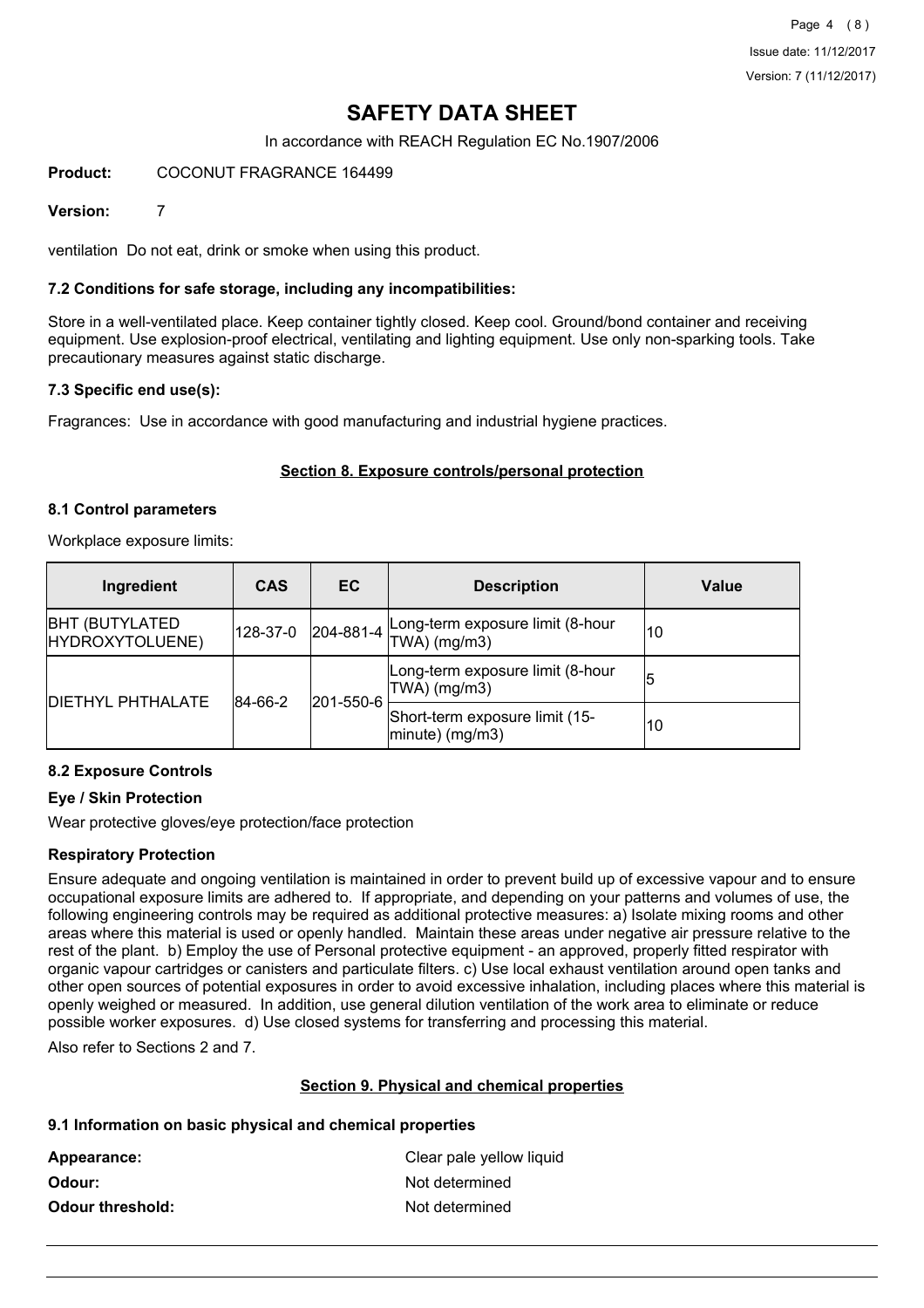Page 5 (8) Issue date: 11/12/2017 Version: 7 (11/12/2017)

# **SAFETY DATA SHEET**

In accordance with REACH Regulation EC No.1907/2006

# **Product:** COCONUT FRAGRANCE 164499

#### **Version:** 7

| pH:                                           | Not determined                               |
|-----------------------------------------------|----------------------------------------------|
| Melting point / freezing point:               | Not determined                               |
| Initial boiling point / range:                | Not determined                               |
| <b>Flash point:</b>                           | >100 °C                                      |
| <b>Evaporation rate:</b>                      | Not determined                               |
| Flammability (solid, gas):                    | Not determined                               |
| Upper/lower flammability or explosive limits: | Product does not present an explosion hazard |
| Vapour pressure (calculated):                 | 0.07748748 mmHg                              |
| Vapour density:                               | Not determined                               |
| <b>Relative density:</b>                      | 1.0860 - 1.0900                              |
| Solubility(ies):                              | Not determined                               |
| Partition coefficient: n-octanol/water:       | Not determined                               |
| Auto-ignition temperature:                    | Not determined                               |
| <b>Decomposition temperature:</b>             | Not determined                               |
| <b>Viscosity:</b>                             | Not determined                               |
| <b>Explosive properties:</b>                  | Not expected                                 |
| <b>Oxidising properties:</b>                  | Not expected                                 |
| 9.2 Other information:                        | None available                               |

# **Section 10. Stability and reactivity**

#### **10.1 Reactivity:**

Presents no significant reactivity hazard, by itself or in contact with water.

### **10.2 Chemical stability:**

Good stability under normal storage conditions.

#### **10.3 Possibility of hazardous reactions:**

Not expected under normal conditions of use.

# **10.4 Conditions to avoid:**

Avoid extreme heat.

#### **10.5 Incompatible materials:**

Avoid contact with strong acids, alkalis or oxidising agents.

### **10.6 Hazardous decomposition products:**

Not expected.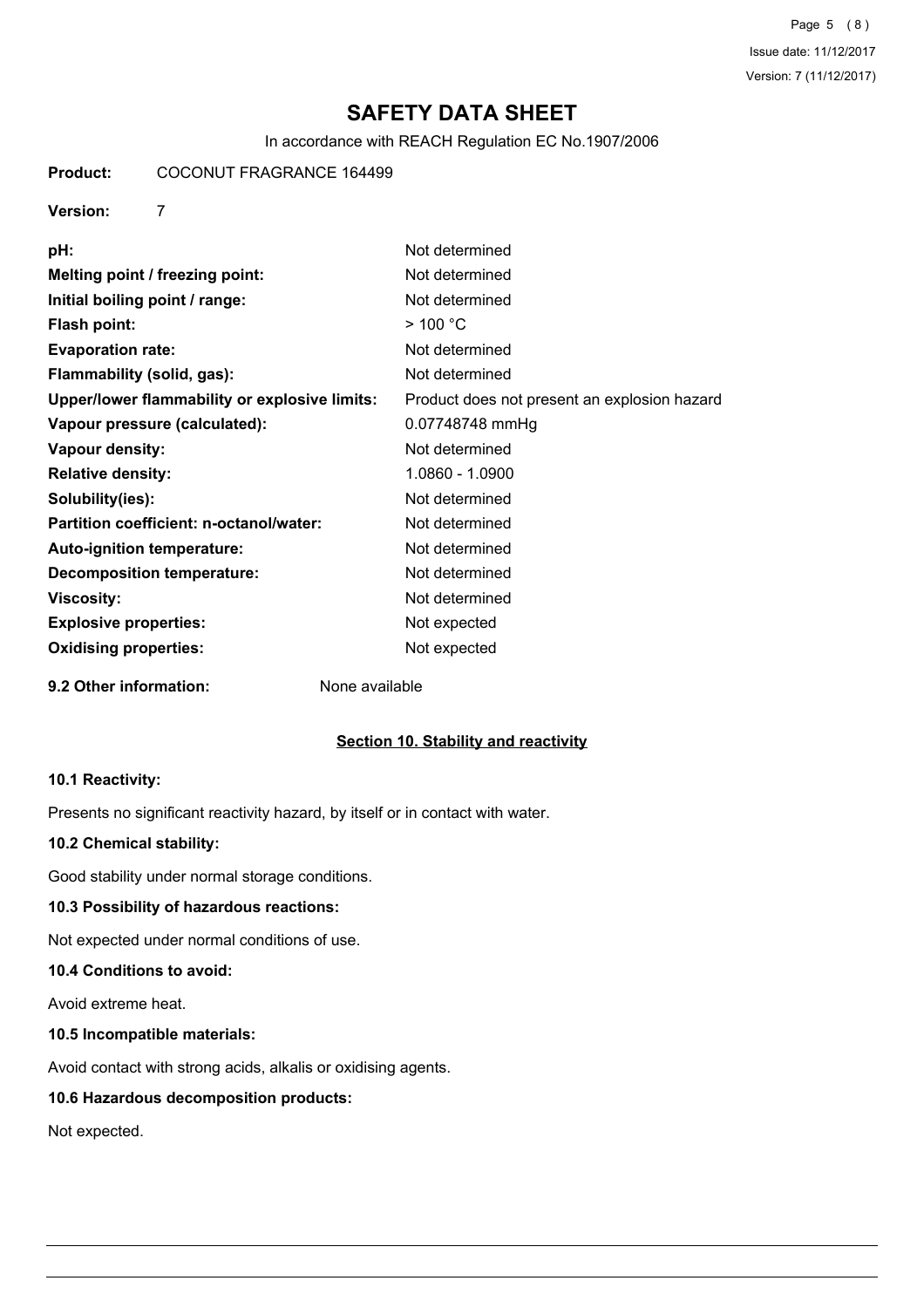# **SAFETY DATA SHEET**

In accordance with REACH Regulation EC No.1907/2006

### **Product:** COCONUT FRAGRANCE 164499

**Version:** 7

### **Section 11. Toxicological information**

#### **11.1 Information on toxicological effects**

This mixture has not been tested as a whole for health effects. The health effects have been calculated using the methods outlined in Regulation (EC) No 1272/2008 (CLP).

| <b>Acute Toxicity:</b>                    | Based on available data the classification criteria are not met. |
|-------------------------------------------|------------------------------------------------------------------|
| <b>Acute Toxicity Oral</b>                | 3511                                                             |
| <b>Acute Toxicity Dermal</b>              | >5000                                                            |
| Acute Toxicity Inhalation                 | Not Available                                                    |
| <b>Skin corrosion/irritation:</b>         | Based on available data the classification criteria are not met. |
| Serious eye damage/irritation:            | Based on available data the classification criteria are not met. |
| <b>Respiratory or skin sensitisation:</b> | Sensitization - Skin Category 1                                  |
| Germ cell mutagenicity:                   | Based on available data the classification criteria are not met. |
| Carcinogenicity:                          | Based on available data the classification criteria are not met. |
| <b>Reproductive toxicity:</b>             | Based on available data the classification criteria are not met. |
| <b>STOT-single exposure:</b>              | Based on available data the classification criteria are not met. |
| <b>STOT-repeated exposure:</b>            | Based on available data the classification criteria are not met. |
| <b>Aspiration hazard:</b>                 | Based on available data the classification criteria are not met. |

# **Information about hazardous ingredients in the mixture**

| Ingredient             | <b>CAS</b>      | EC               | LD50/ATE Oral | LD50/ATE<br><b>Dermal</b> | LC50/ATE<br><b>Inhalation</b> | <b>LC50</b><br>Route     |
|------------------------|-----------------|------------------|---------------|---------------------------|-------------------------------|--------------------------|
| <b>IBENZYL ALCOHOL</b> | 100-51-6        | $ 202 - 859 - 9$ | 1620          | 2500                      | Not available                 | <b>Not</b><br>lavailable |
| <b>ICOUMARIN</b>       | $ 91 - 64 - 5 $ | 202-086-7        | 1500          | Not available             | Not available                 | <b>Not</b><br>lavailable |

Refer to Sections 2 and 3 for additional information.

# **Section 12. Ecological information**

#### **12.1 Toxicity:**

Harmful to aquatic life with long lasting effects.

### **12.2 Persistence and degradability:**

| Readily biodegradeable (%):                 | 37.9619%   |
|---------------------------------------------|------------|
| Readily biodegradeable content :            | 11 entries |
| Not readily biodegradeable (%):             | 0.8000%    |
| Not readily biodegradeable content:         | 2 entries  |
| Inherently biodegradeable (%):              | 0.6000%    |
| Inherently biodegradeable content:          | 1 entries  |
| Biodegradability data unavailable (%):      | 0.9281%    |
| Biodegradability data unavailable content : | 4 entries  |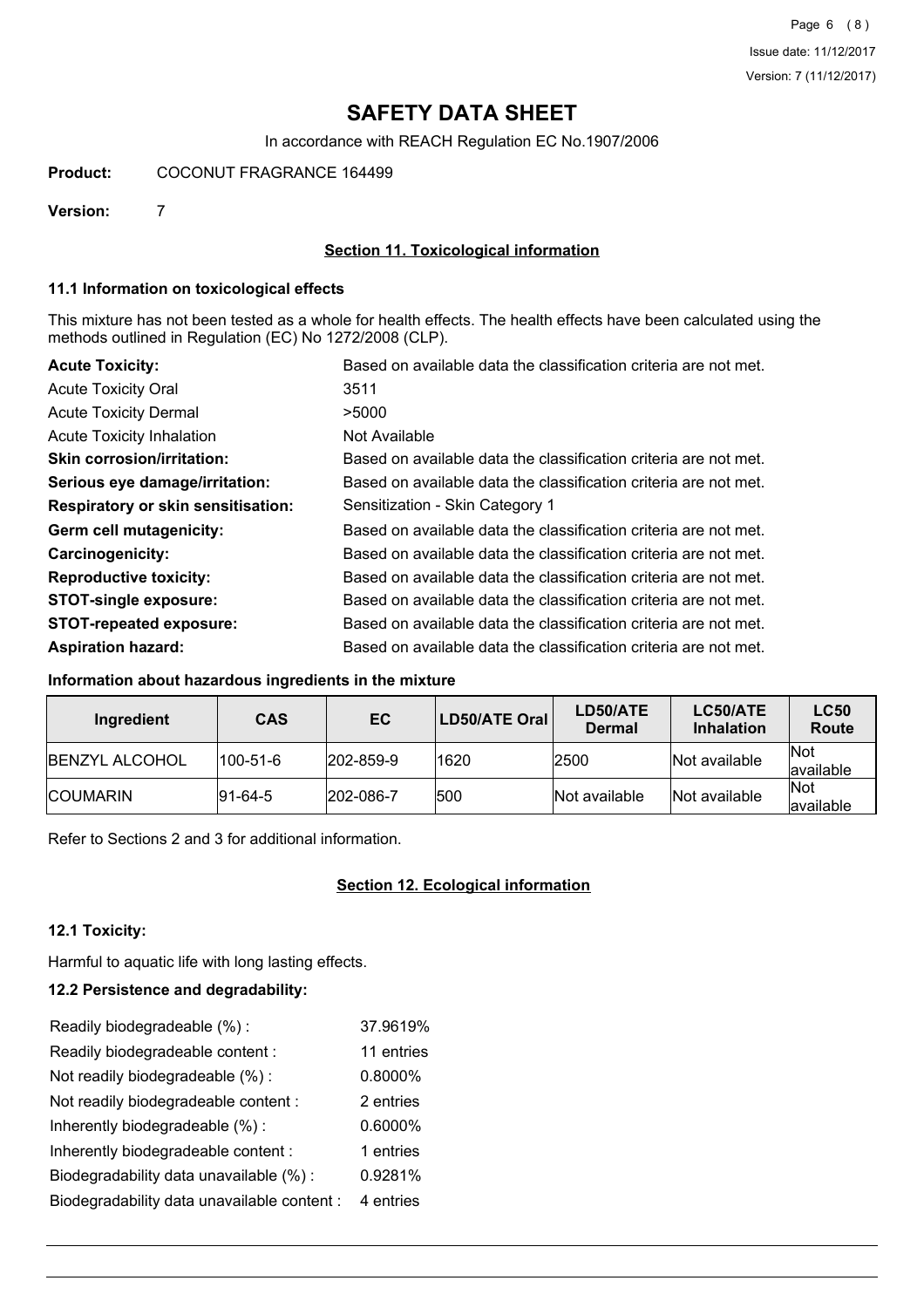Page 7 (8) Issue date: 11/12/2017 Version: 7 (11/12/2017)

# **SAFETY DATA SHEET**

In accordance with REACH Regulation EC No.1907/2006

**Product:** COCONUT FRAGRANCE 164499

**Version:** 7

**12.3 Bioaccumulative potential:** Not available

**12.4 Mobility in soil:** Not available

**12.5 Results of PBT and vPvB assessment:**

This substance does not meet the PBT/vPvB criteria of REACH, annex XIII.

**12.6 Other adverse effects:** Not available

#### **Section 13. Disposal considerations**

#### **13.1 Waste treatment methods:**

Dispose of in accordance with local regulations. Avoid disposing into drainage systems and into the environment. Empty containers should be taken to an approved waste handling site for recycling or disposal.

#### **Section 14. Transport information**

| 14.1 UN number:                    | Not classified                              |
|------------------------------------|---------------------------------------------|
| 14.2 UN Proper Shipping Name:      | Not classified                              |
| 14.3 Transport hazard class(es):   | Not classified                              |
| <b>Sub Risk:</b>                   | Not classified                              |
| 14.4. Packing Group:               | Not classified                              |
| <b>14.5 Environmental hazards:</b> | Not environmentally hazardous for transport |
| 14.6 Special precautions for user: | None additional                             |
|                                    |                                             |

**14.7 Transport in bulk according to Annex II of MARPOL73/78 and the IBC Code:**

Not classified

#### **Section 15. Regulatory information**

#### **15.1 Safety, health and environmental regulations/legislation specific for the substance or mixture**

None additional

#### **15.2 Chemical Safety Assessment**

A Chemical Safety Assessment has not been carried out for this product.

# **Section 16. Other information**

| <b>Concentration % Limits:</b>  | EH C3=31.25% SS 1=8.20% |
|---------------------------------|-------------------------|
| <b>Total Fractional Values:</b> | EH C3=3.20 SS 1=12.19   |
| Key to revisions:               |                         |

SECTION 3: Composition/information on ingredients

**Key to abbreviations:**